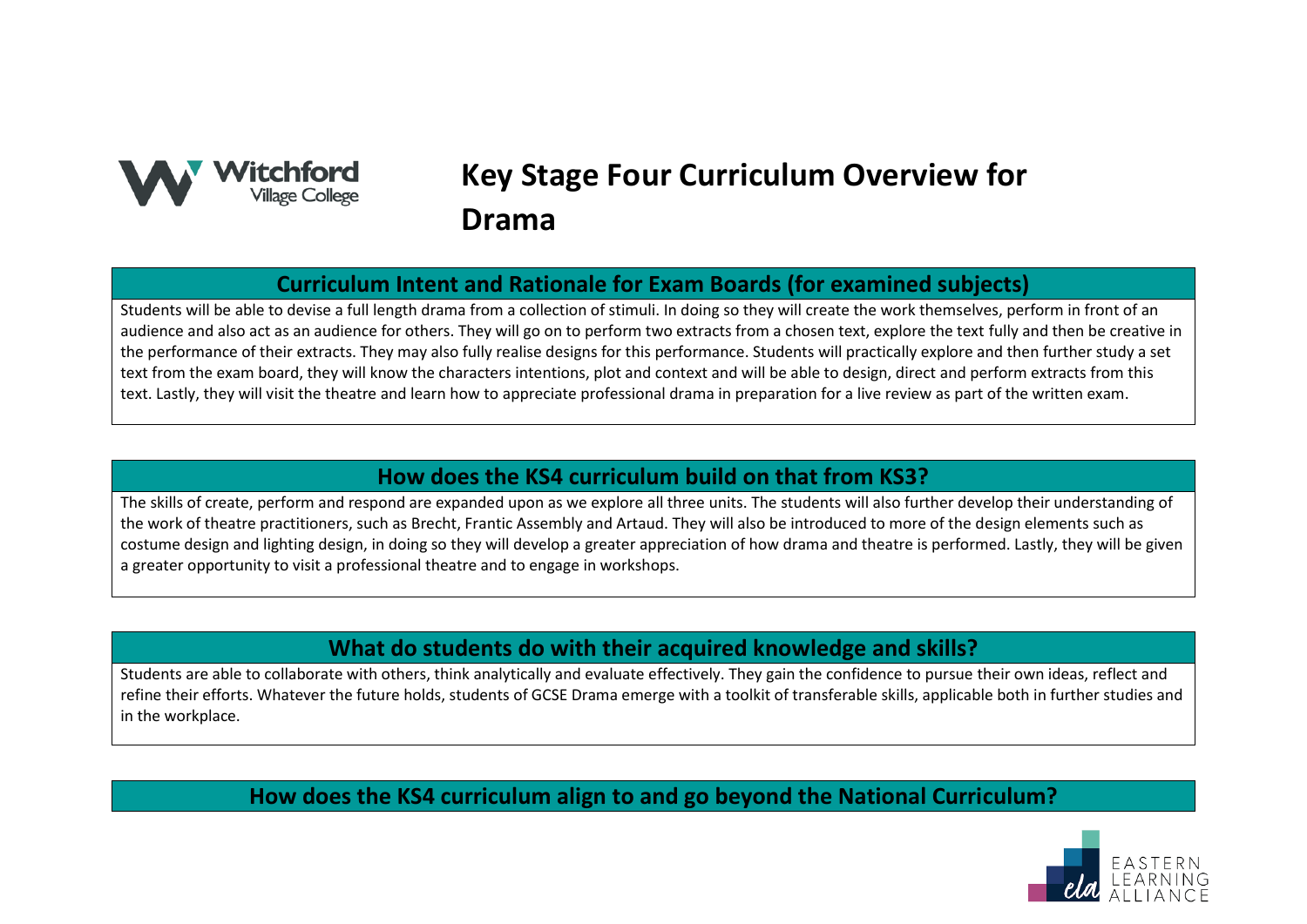Drama comes under English in the National Curriculum and this requires students to engage in speaking and listening activities. At KS4 All students devise drama and explore texts practically and work on two text-based performances.

| What new knowledge are students taught? |                                                                                                                                                                                                                                                                                                                                                 |                                                                                                                                                                                                                            |  |
|-----------------------------------------|-------------------------------------------------------------------------------------------------------------------------------------------------------------------------------------------------------------------------------------------------------------------------------------------------------------------------------------------------|----------------------------------------------------------------------------------------------------------------------------------------------------------------------------------------------------------------------------|--|
| <b>Term</b>                             | Year 10                                                                                                                                                                                                                                                                                                                                         | Year 11                                                                                                                                                                                                                    |  |
| Autumn                                  | Students will have an appreciation for theatre as an art form and further<br>develop their knowledge of devices and practitioners.                                                                                                                                                                                                              | Students will have an appreciation for theatre as an art form and further<br>develop their knowledge of devices and practitioners. They will be<br>applying these skills to their devised work.                            |  |
|                                         | Set Text-Students will explore practically the exam board set text and be<br>directed into a live performance of the piece. Students will understand the<br>importance of social, cultural and historical context and how this supports<br>the use of design and direction. This will be explored both practically and<br>through written work. | Devising- In the first half term, students will complete and perform their<br>devised drama, alongside their creative portfolio which is 40% of their<br>GCSE. Students will perform the work in front of a live audience. |  |
|                                         | Written paper-Students will work on practise questions linked to the set<br>text and showing how they would justify their design and directorial<br>choices.                                                                                                                                                                                    | Performance- for the second half term, students will begin to audition<br>and rehearse for their performance text.<br>Written paper-Students will work on practise questions linked to the                                 |  |
|                                         | Assessment: Students will be assessed through their performance work,<br>which goes towards 20% of their GCSE.                                                                                                                                                                                                                                  | set text and showing how they would justify their design and directorial<br>choices. Students will be examined in their November mocks.                                                                                    |  |
|                                         | This supports our 4 C's, building CONFIDENCE, creating a rehearsal<br>CULTURE, CHALLENGING skills and CELEBRATING.                                                                                                                                                                                                                              | Assessment: Students will be assessed through their devised work,<br>alongside their mock written exam                                                                                                                     |  |
| Spring                                  | Students will have an appreciation for theatre as an art form and further<br>develop their knowledge of devices and practitioners.                                                                                                                                                                                                              | Students will have an appreciation for theatre as an art form and further<br>develop their knowledge of devices and practitioners.                                                                                         |  |
|                                         | Set Text-Students will continue explore practically the exam board set<br>text and be directed into a live performance of the piece. Students will<br>understand the importance of social, cultural and historical context and<br>how this supports the use of design and direction. This will be explored                                      | Performance-Students will continue to rehearse for their performance<br>text. Students will complete and perform 2 extracts from a play in front<br>of a live audience and examiner.                                       |  |
|                                         | both practically and through written work. By the end of this term,<br>students will have performed in their live production and reflect on the<br>impact this had on their experience in drama.                                                                                                                                                | Written paper- Students will work on practise questions linked to the<br>set text and showing how they would justify their design and directorial<br>choices. Students will be examined in their February mocks.           |  |

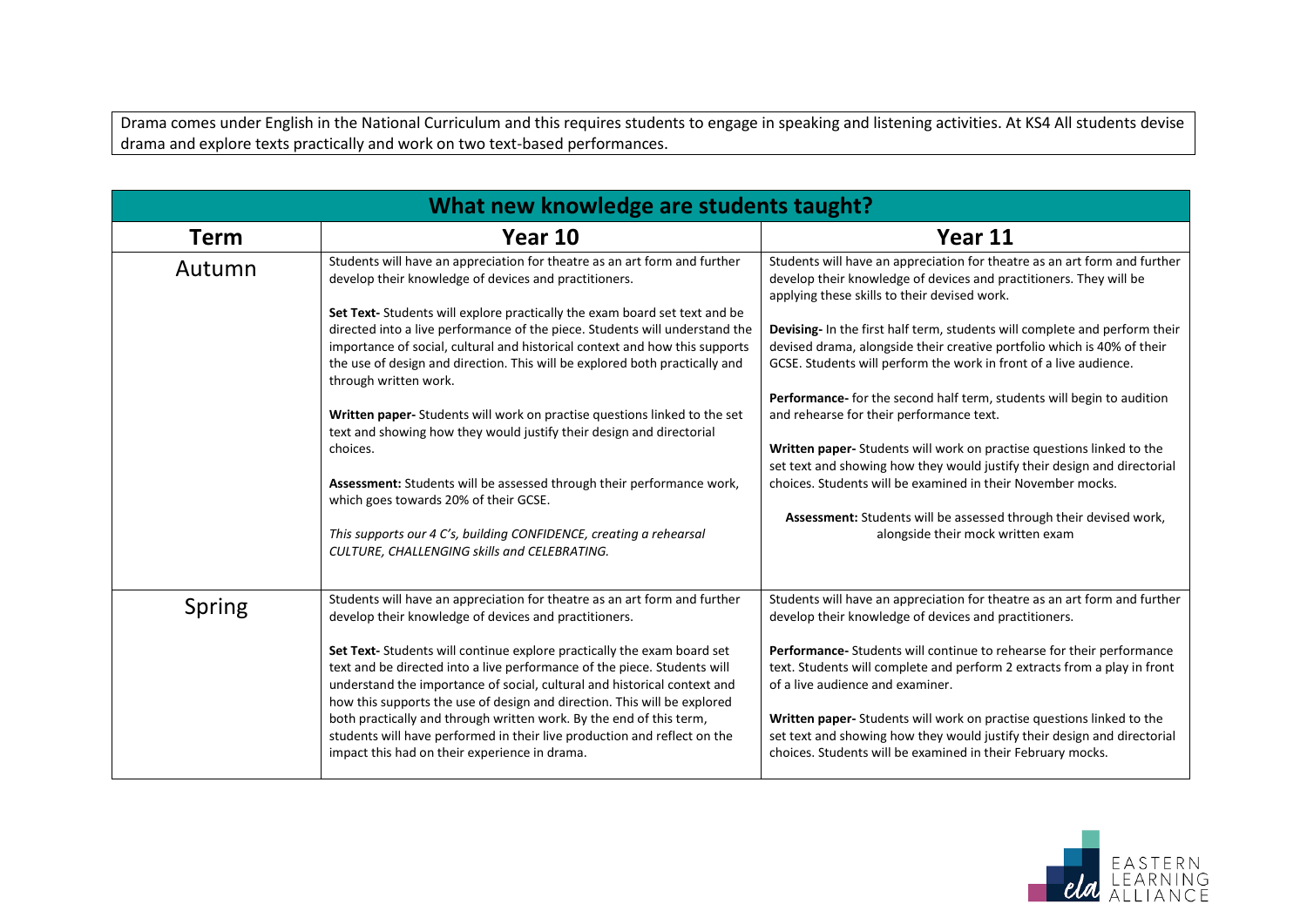|        | Written paper-Students will work on practise questions linked to the set<br>text and showing how they would justify their design and directorial<br>choices.<br>Assessment: Students will be assessed through their performance work,<br>which goes towards 20% of their GCSE. This will be taken as their mock<br>practical exam.<br>This supports our 4 C's, building CONFIDENCE, creating a rehearsal<br>CULTURE, CHALLENGING skills and CELEBRATING.                                                                                                                                                                                                                                                                                                                                                                                                                                                                    | Live performance- Students will watch a live performance as part of<br>their written exam.<br>Assessment: Students will be assessed through their performance work,<br>alongside their mock written exam.                                                                                                     |
|--------|-----------------------------------------------------------------------------------------------------------------------------------------------------------------------------------------------------------------------------------------------------------------------------------------------------------------------------------------------------------------------------------------------------------------------------------------------------------------------------------------------------------------------------------------------------------------------------------------------------------------------------------------------------------------------------------------------------------------------------------------------------------------------------------------------------------------------------------------------------------------------------------------------------------------------------|---------------------------------------------------------------------------------------------------------------------------------------------------------------------------------------------------------------------------------------------------------------------------------------------------------------|
| Summer | Students will have an appreciation for theatre as an art form and further<br>develop their knowledge of devices and practitioners. They will be<br>applying these skills to their devised work.<br>Devising-This term, students will explore a variety of practitioners and<br>theatre styles through workshops and show their understanding through<br>set devising tasks and script work. By the end of this term, students will<br>have been given their set stimulus and begin to create their devised piece<br>which contributes to 40% of their GCSE.<br>Written paper-Students will work on practise questions linked to the set<br>text and showing how they would justify their design and directorial<br>choices.<br>Assessment: Students will be assessed through their mock devised work.<br>This supports our 4 C's, building CONFIDENCE, creating a rehearsal<br>CULTURE, CHALLENGING skills and CELEBRATING. | Written paper-Students will work on practise questions linked to the<br>set text and showing how they would justify their design and directorial<br>choices. Students will be examined in their February mocks.<br>Live performance- Students will watch a live performance as part of<br>their written exam. |

## **How and where do students build knowledge through KS4?**

Students develop their knowledge and understanding for drama not only through the scheme of work, but through extra curricular activities in all performing arts areas, school concerts and productions as well as theatre trips and live workshops. Resources, such as iPads, are used to help student reflect on their own work and evaluate, as well as having the opportunity to work with lighting, costume, props and staging to enhance their experience.